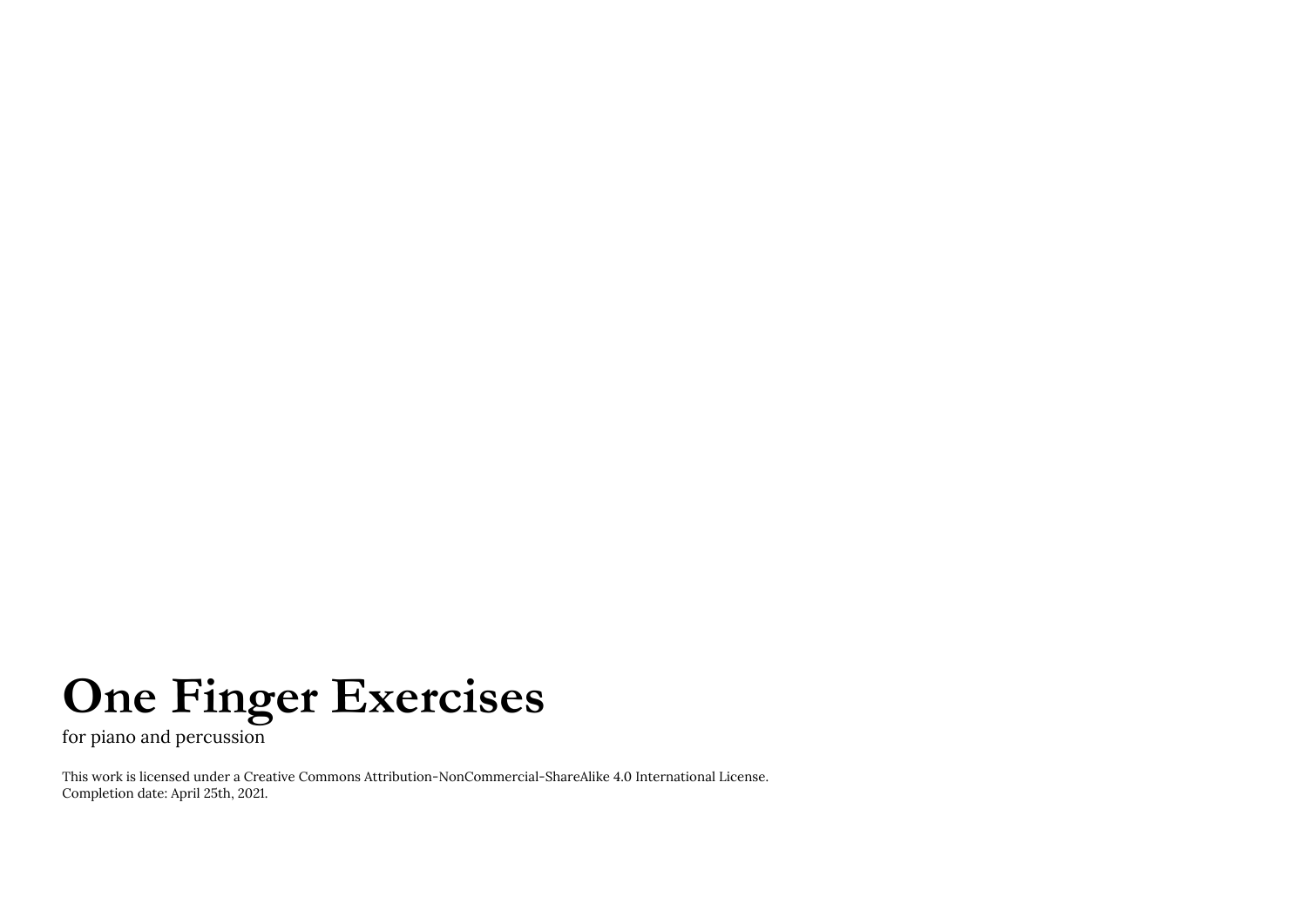## Instruments:

| Whistle          |
|------------------|
| Finger Cymbals   |
| Triangle         |
| Woodblock        |
| Guiro            |
| <b>Bottle</b>    |
| Cowbell          |
| Bell             |
| Gong             |
| <b>Bass Drum</b> |
|                  |

Piano

## Performance notes:

The pianist plays each exercise with just one finger. Most of the time the technique should be self-explanatory. Three-note clusters are played with the side of a curled finger. When they're marked with an arpeggio line, quiet ones are produced the same way, while loud ones may be done as a very quick succession of their constituent notes. Grace notes are always played by sliding the finger from one key to the other. Trills, tremolos, wide leaps, etc. are played as naturally and as much in tempo as possible. Should you slip out of rhythm for a note or two, it won't necessarily affect the performance negatively. The music was designed to be able to benefit from such mistakes.

The percussionist, on the other hand, should always play in time. For no. 3, any type of deep, resonant bell (e.g. one from a set of tubular bells) will work. The same applies to the bass drum of no. 9, which can be replaced with a taiko drum, a cajón, etc. For the gong in no. 10, pick a medium-sized instrument. No damping is required for either no. 3 or no. 9. Dynamics are approximate, and you should always strive for a balance between the instruments, neither overpowering the other (except possibly in no. 10).

Any number of pieces may be performed in a program, but always in sequence, e.g. 2, 5, 9, but not 5, 2, 9, or 9, 2, 5, etc.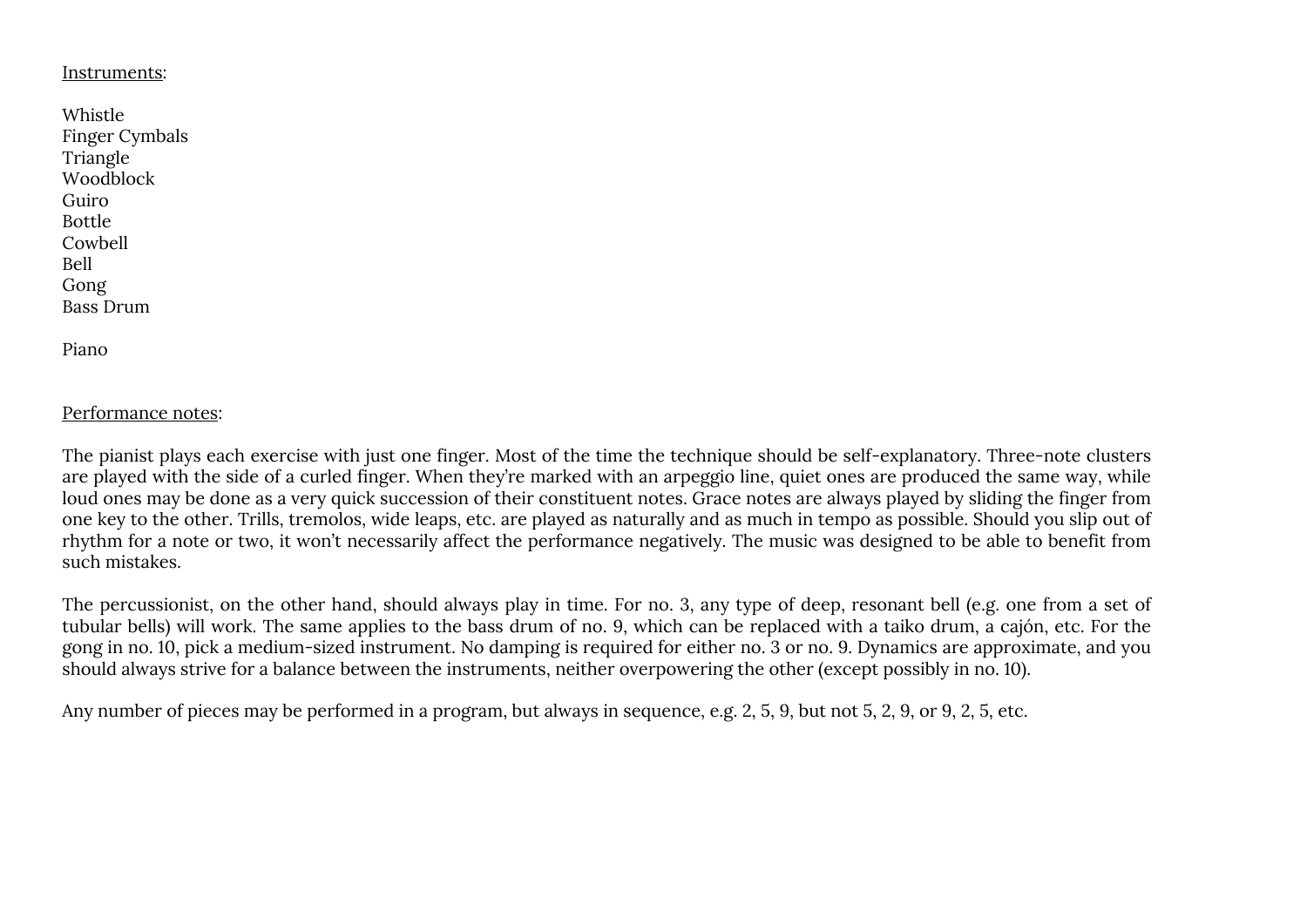Exercise No. 1

## One Finger Exercises

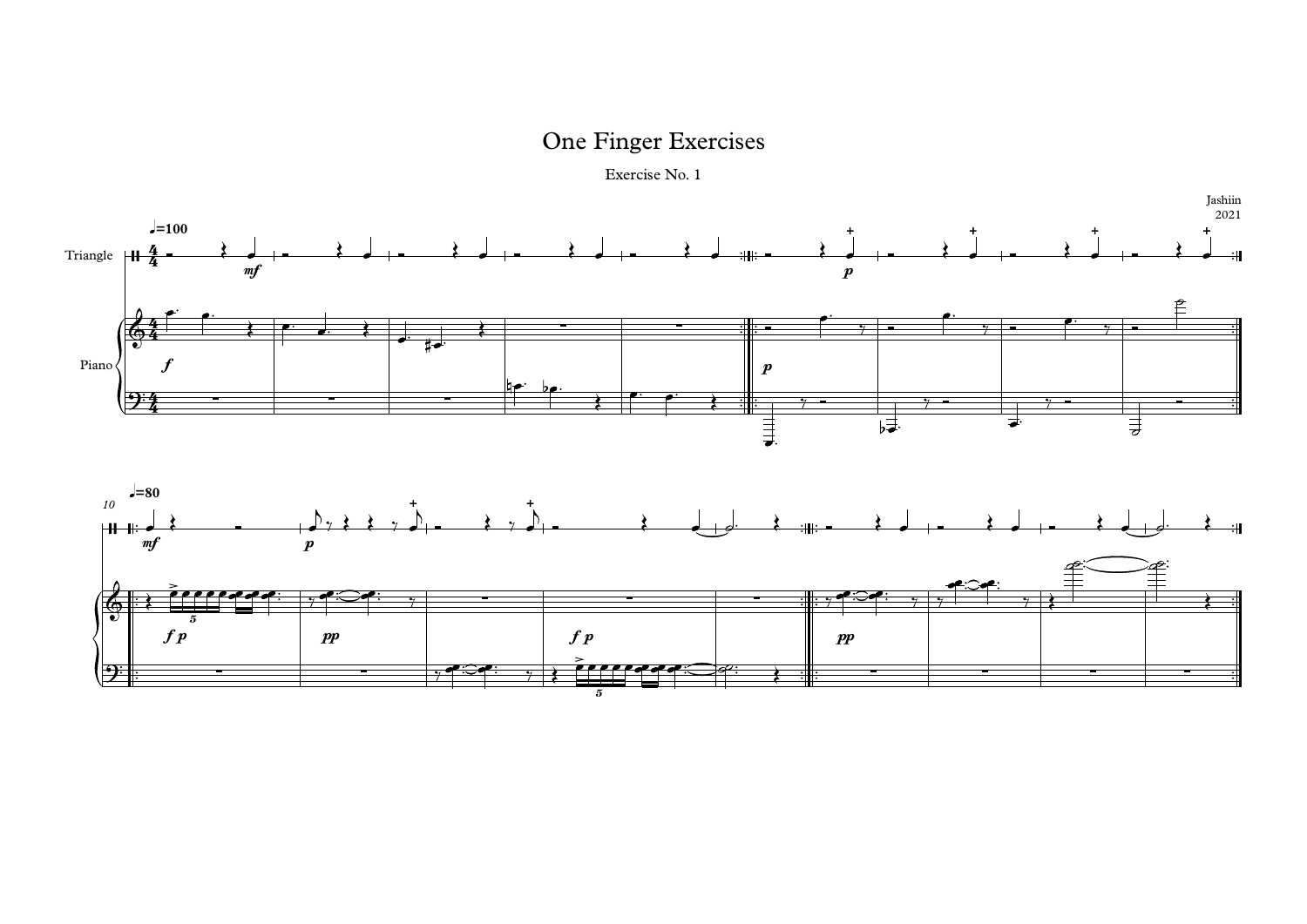Exercise No. 2

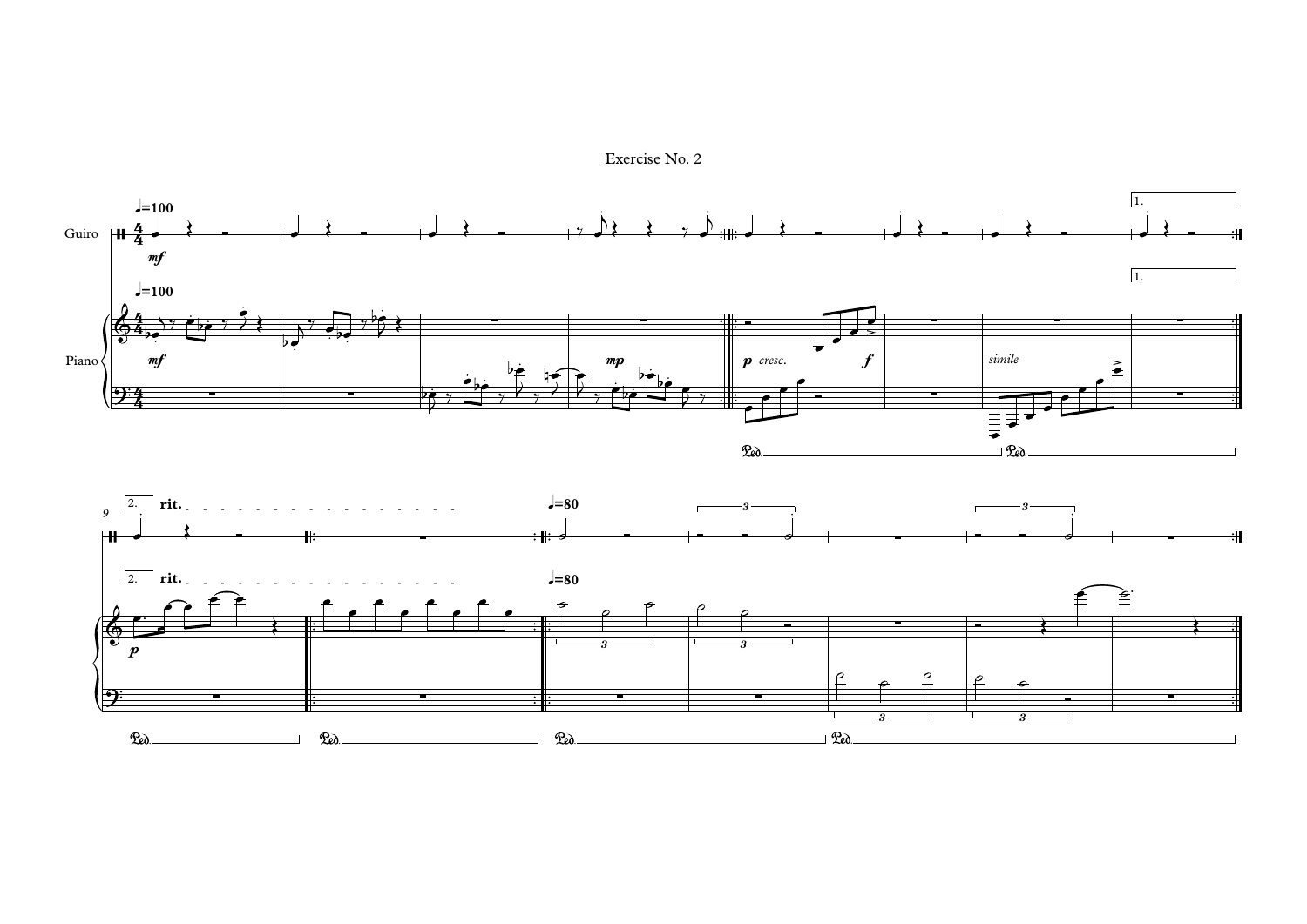Exercise No. 3

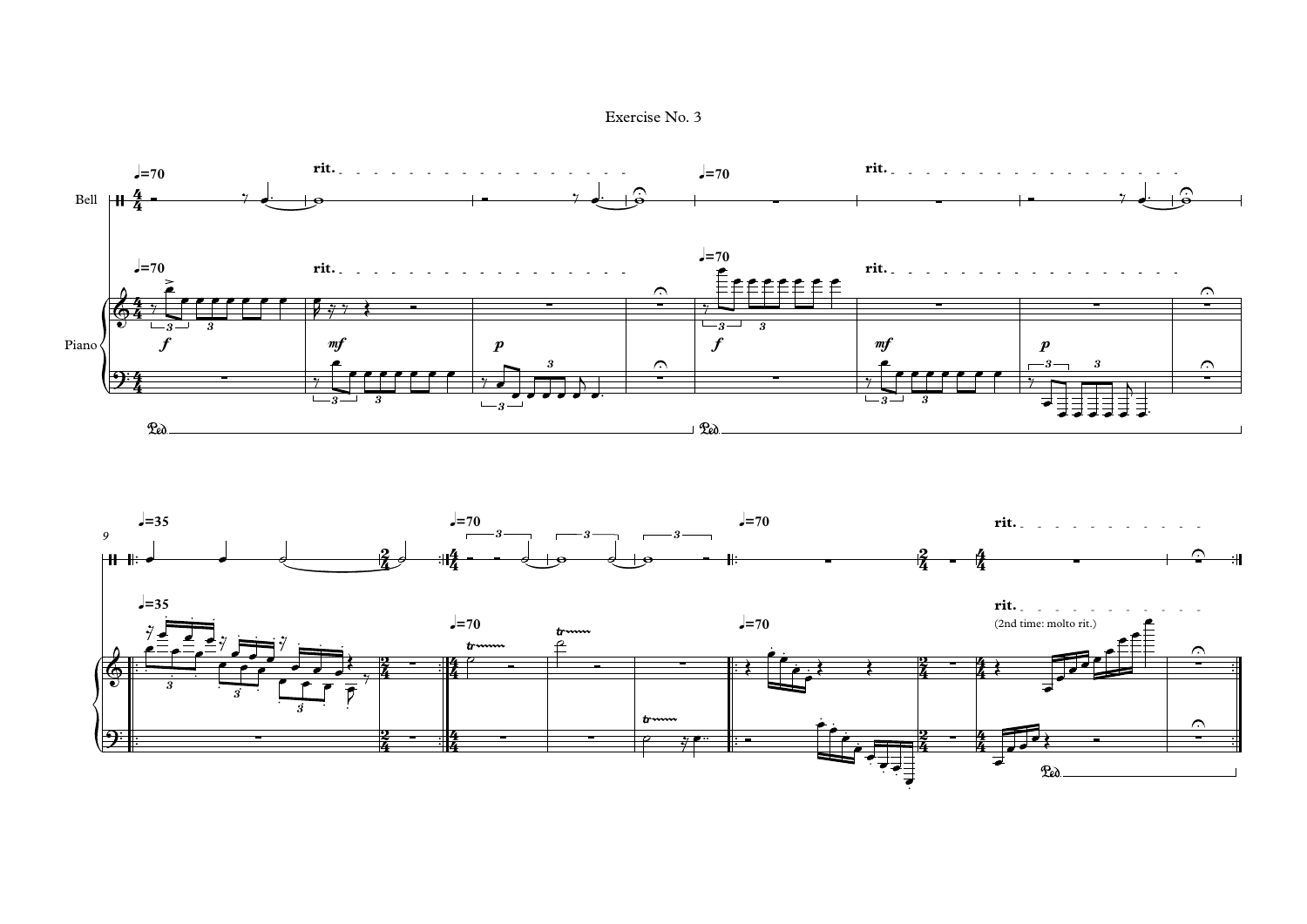Exercise No. 4

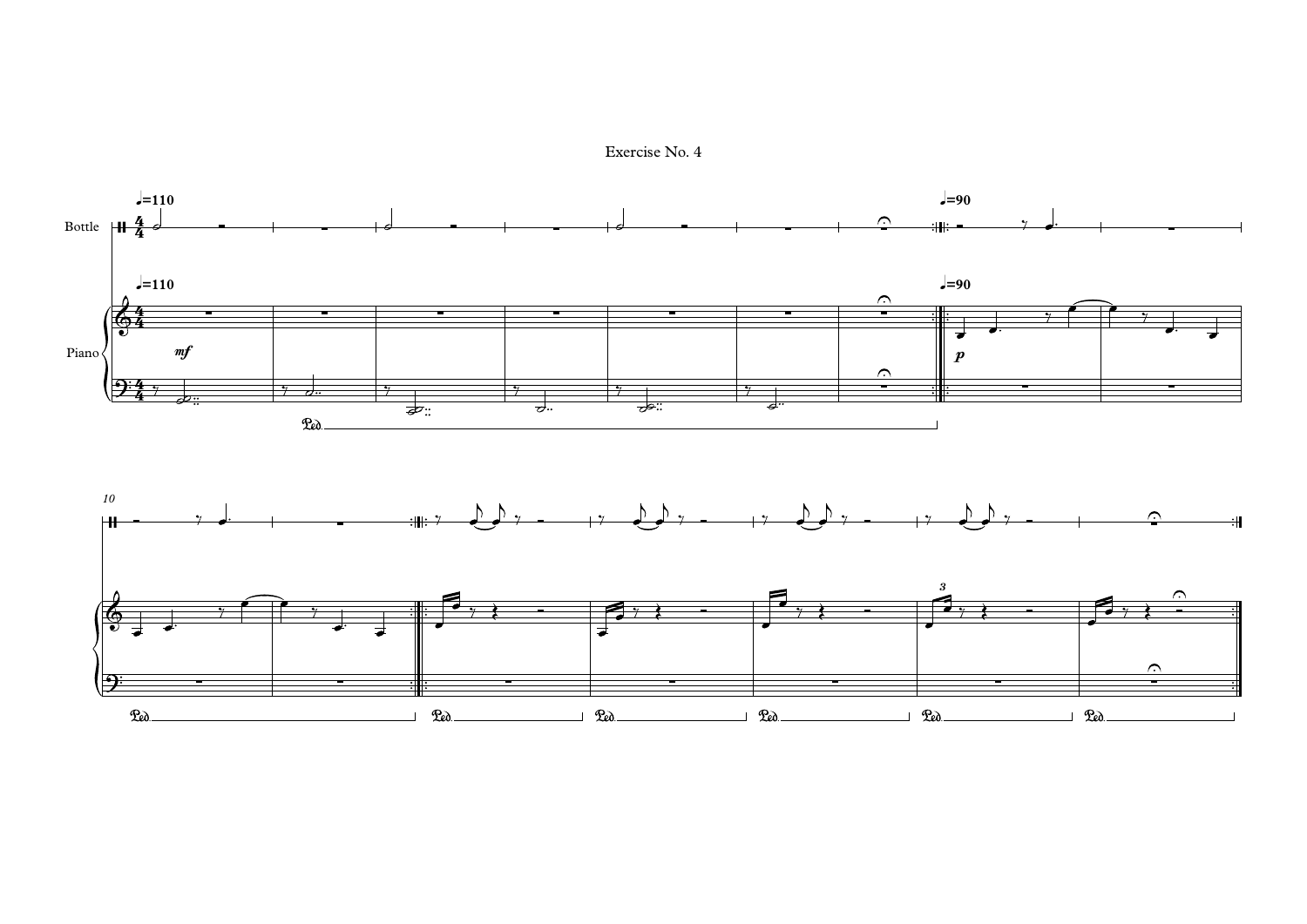Exercise No. 5

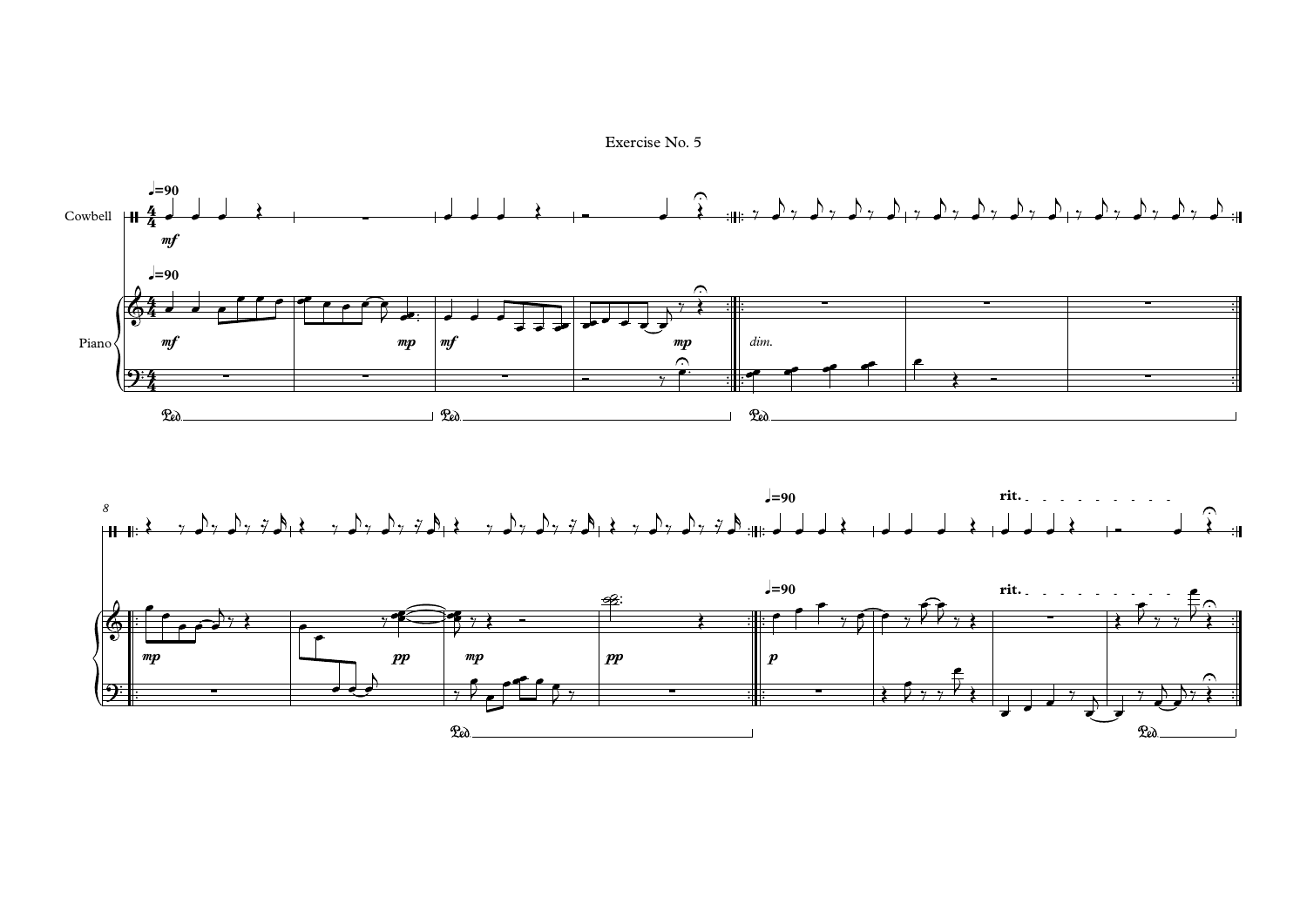Exercise No. 6

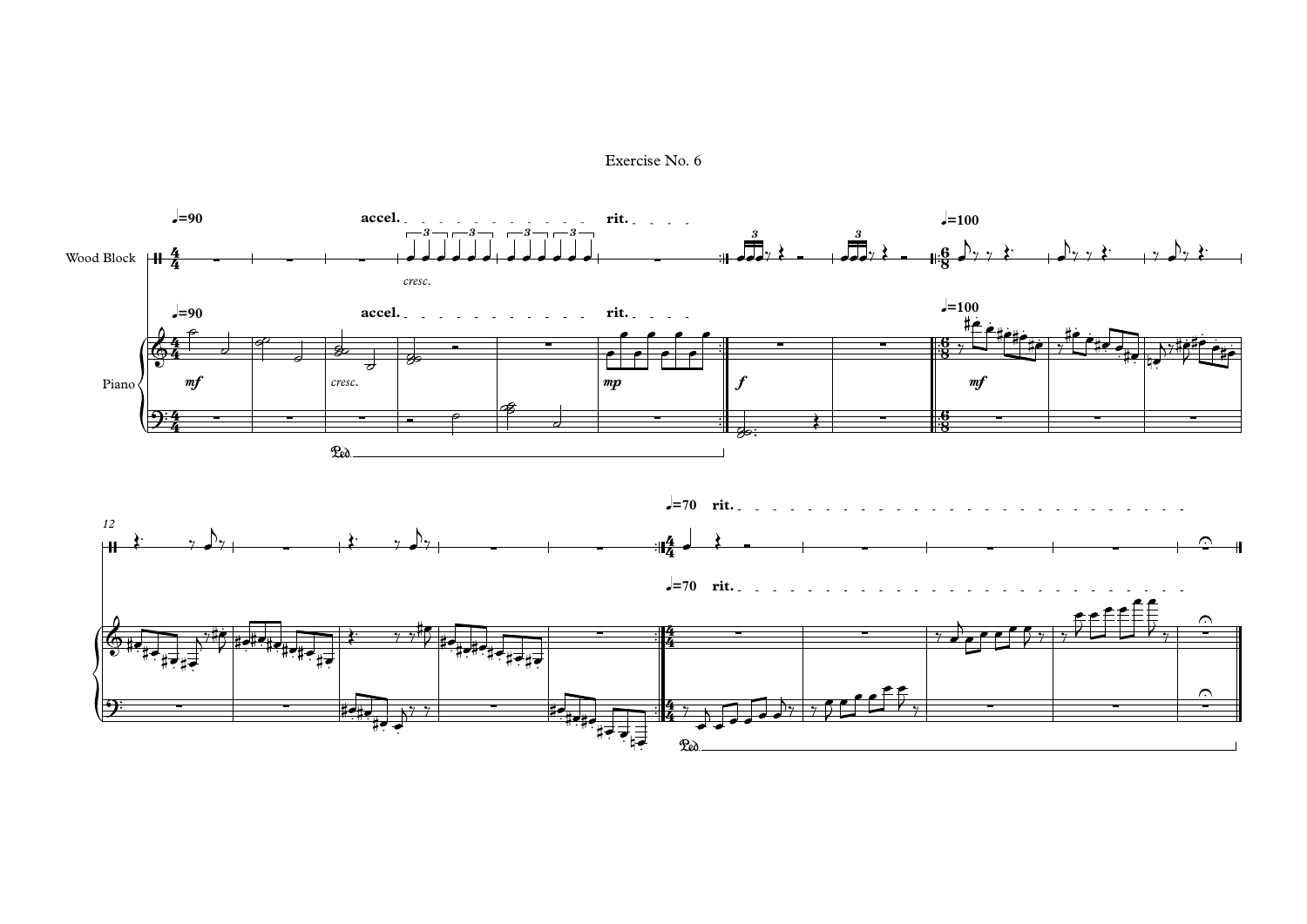

Exercise No. 7

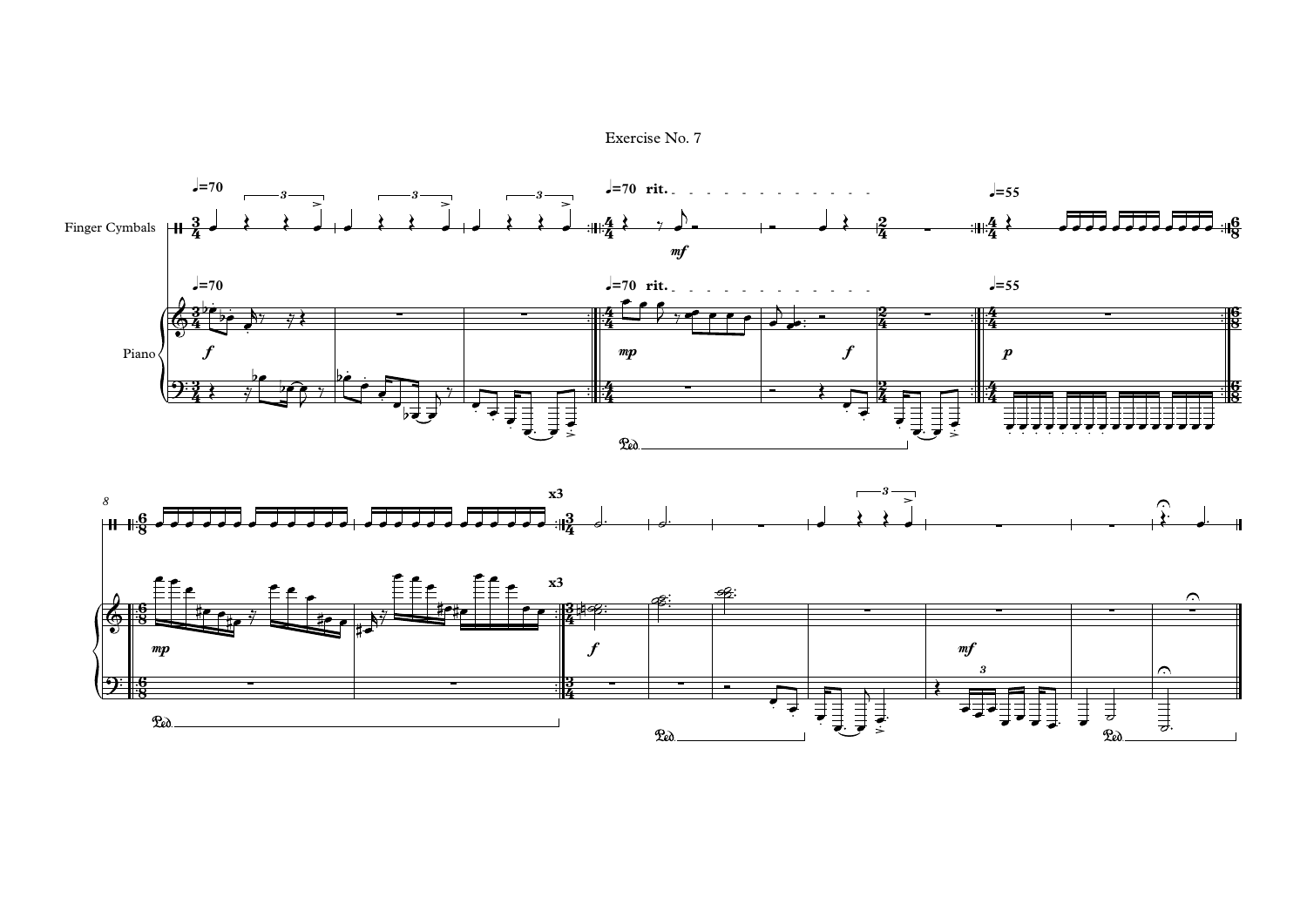

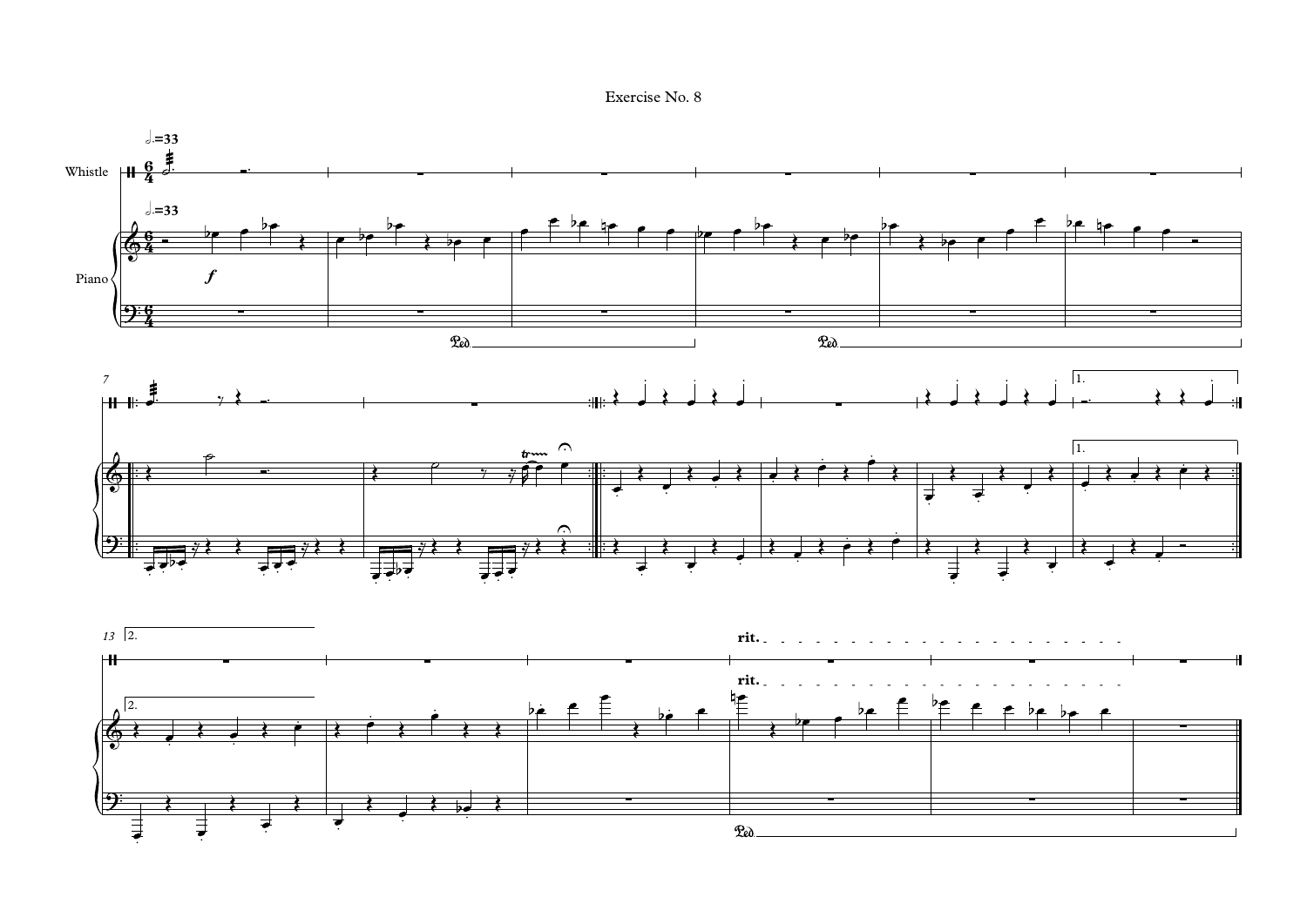